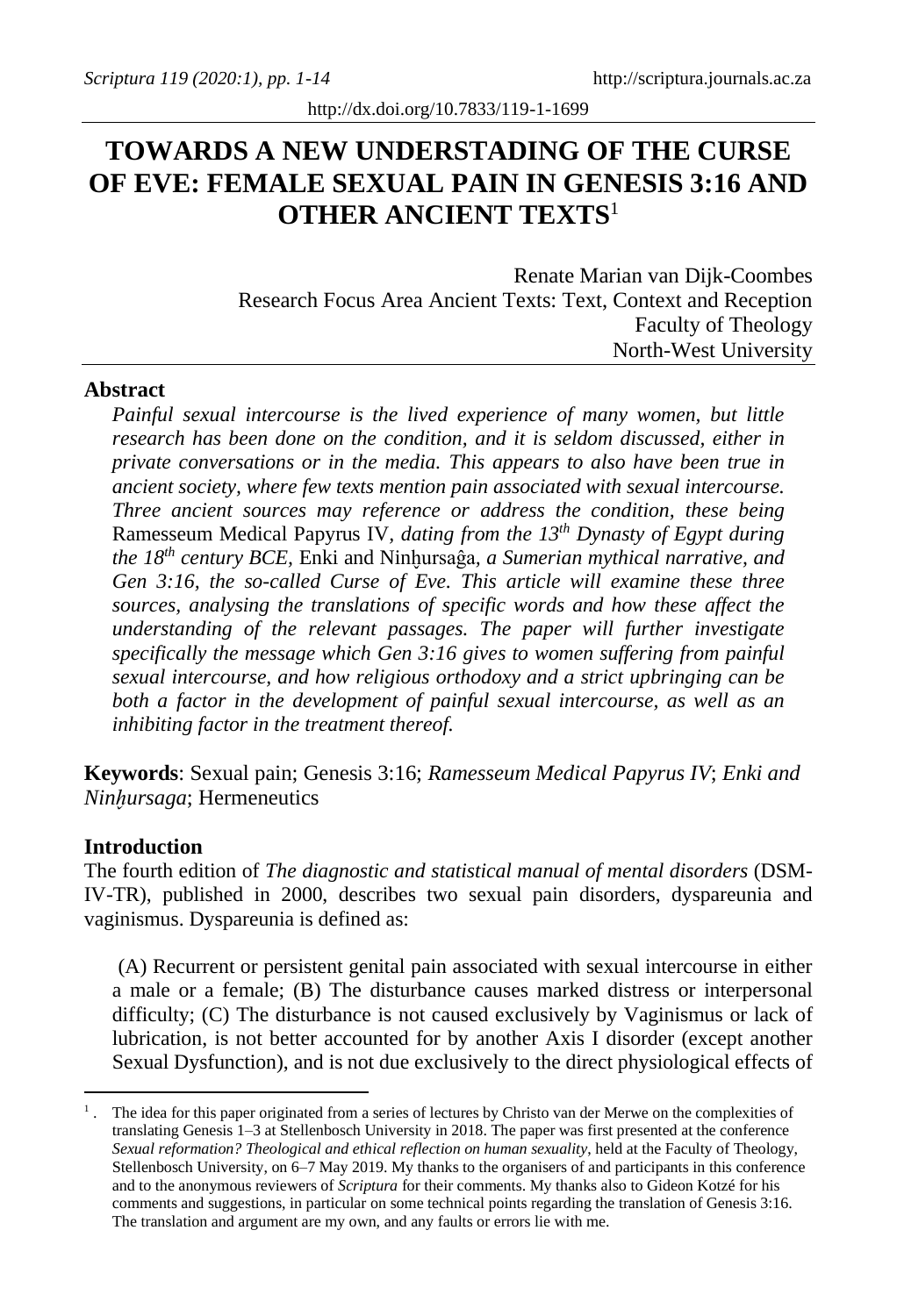a substance (e.g., a drug of abuse, a medication) or a general medical condition. (American Psychiatric Association 2000:556)

Vaginismus, on the other hand, is defined as:

(A) Recurrent or persistent involuntary spasm of the musculature of the outer third of the vagina that interferes with sexual intercourse; (B) The disturbance causes marked distress or interpersonal difficulty; (C) The disturbance is not better accounted for by another Axis I disorder (e.g., Somotization Disorder) and is not due exclusively to the direct physiological effects of a general medical condition. (American Psychiatric Association 2000:558)

Engman (2007:2 *et passim*) differentiates between two forms of vaginismus: total vaginismus, in which penetration is impossible, and partial vaginismus, in which penetration is possible, but painful. Partial vaginismus appears to be more common, but is more difficult to diagnose, and is perhaps, for this reason, more pernicious.

Due to the highly comorbid nature of these two disorders, as well as the difficulty in distinguishing between them, in the fifth edition of *The diagnostic and statistical manual of mental disorders* (DSM-5), published in 2013, they were merged to represent genitopelvic pain/penetration disorder (GPPPD), a condition which can only affect women. GPPPD is defined as:

(A) Persistent or recurrent difficulties with one (or more) of the following: 1. Vaginal penetration during intercourse; 2. Marked vulvovaginal or pelvic pain during vaginal intercourse or penetration attempts; 3. Marked fear or anxiety about vulvovaginal or pelvic pain in anticipation of, during, or as a result of vaginal penetration; 4. Marked tensing or tightening of the pelvic floor muscles during attempted vaginal penetration; (B) The symptoms in Criterion A have persisted for a minimum duration of approximately 6 months; (C) The symptoms in Criterion A cause clinically significant distress in the individual; (D) The sexual dysfunction is not better explained by a nonsexual disorder or as a consequence of a severe relationship distress (e.g. partner violence) or other significant stressors and is not attributable to the effects of a substance/medication or another medical condition. (American Psychiatric Association 2013:437)<sup>2</sup>

Whatever the medical term or terms used to define painful sexual intercourse, it is the lived experience of many women. While the exact prevalence is unknown, according to the DSM-5, it affects as much as 15% of American women (American Psychiatric Association 2013:438). <sup>3</sup> To put this in perspective, only 1% of the population suffers

<sup>&</sup>lt;sup>2</sup> Medical (specifically gynaecological) literature may still differentiate between dyspareunia and vaginismus (e.g. Mizrahi 2018:13). Vaginismus may also be viewed as a type or cause of dyspareunia (e.g. Smith, Pukall and Boyer 2009:208), along with other types or causes such as vulvodynia, pain in the vulva, and its subtype vulvar vestibulitis or provoked vestibulodynia, in which the pain is localised to the vulvar vestibule area (LoFrisco 2011:573).

<sup>3</sup> It must be noted though, as Bergeron, Corsini-Munt, Aerts, Rancourt and Rosen (2015:159) point out, that "these conditions are still poorly understood, with only 60% of afflicted women seeking treatment and 52% of those never receiving a formal diagnosis". As reported by Hayes, Bennett, Dennerstein, Taffe and Fairley (2008:499), there is a lot of variation in prevalence in various studies, with estimates as low as 0,4% and as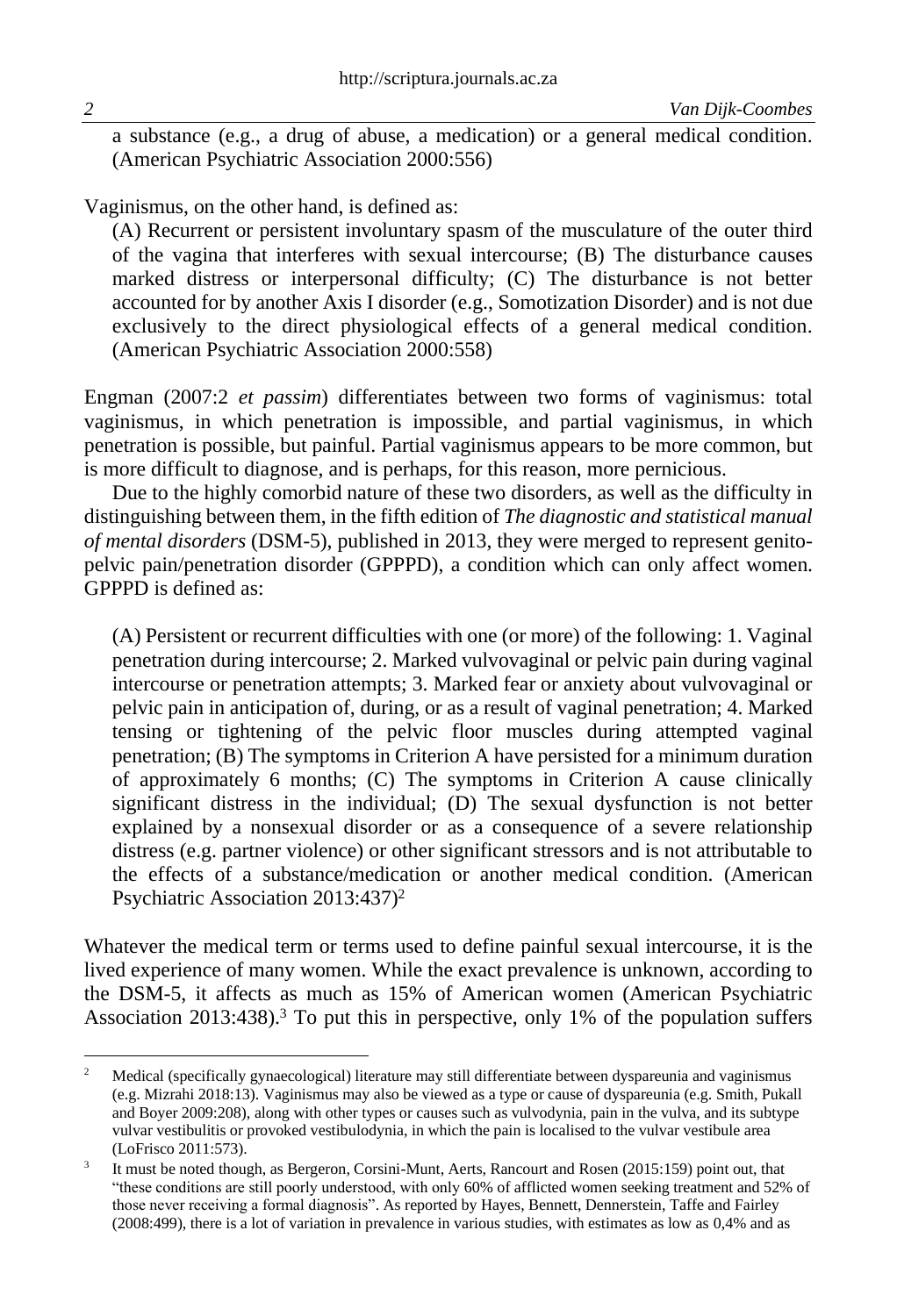from autism; 5% of children and 2, 5% of adults suffer from ADHD; 7% of the population suffer from major depressive disorder; 7% suffer from social anxiety disorder, and 1, 2% suffer from obsessive-compulsive disorder (American Psychiatric Association 2013:55, 61, 165, 204, 239), all of which are much more widely known than the sexual pain disorder(s). An even better comparison is to compare female sexual pain disorders to male sexual dysfunctions – less than 1% of men suffer from delayed ejaculation (American Psychiatric Association 2013:425); only 1–3% of men are diagnosed with premature or early ejaculation (American Psychiatric Association 2013:444); and "approximately 2% of men younger than age 40–50 years complain of frequent problems with erections" (American Psychiatric Association 2013:427), or with erectile disorder (although this number obviously increases for men older than 60–70 years). In other words, the three main male sexual dysfunctions affect about 4–6% of men – less than half the total of women affected by chronic sexual pain.

For such a common disorder, little research has been done on female sexual pain, and it is seldom discussed, either in private conversations or in the media.<sup>4</sup> Medical literature, when it mentions the history of female sexual pain, or the history of the study of female sexual pain, references the first description of painful sexual intercourse as being presented in the *Ramesseum Medical Papyrus IV*. 5

#### **Egyptian** *Ramesseum Medical Papyrus IV*

The Egyptian Ramesseum Medical Papyri are a collection of papyri from a late  $13<sup>th</sup>$ Dynasty tomb under the Ramesseum, the mortuary temple of Ramses II (the Great) of the 19<sup>th</sup> Dynasty. They are dated around the end of the  $18<sup>th</sup>$  century BCE, written in hieratic, and, as the name suggests, deal with medical matters (Nunn 2002:39). *Ramesseum Medical Papyrus IV* deals with gynaecological issues related to pregnancy (including contraception), birth and the protection of the new-born.

According to Costa Talens and Colorado Vicente (1971:275), Columns 3 and 4 of Fragment A of *Ramesseum Medical Papyrus IV* reads, *"(Una mujer que) tiene dolor en su k n s, tiene dolor en su coito (= durante su coito) y cosas no retenidas … (si examinas) su porción inferior del abdomen (= hipogastrio) y lo encuentras…"<sup>6</sup>* Barns (1956:25) suggests that the final section of Column 3 "may refer to a discharge which will not stop", and Binik, Meana, Berkley and Shalife (1999:211) believe that this links painful

high as 61%. This variation may be due to the study design of the studies conducted. The prevalence of GPPPD quoted in the DSM-5 has been used, along with the prevalence of other disorders, as the study design for these is the same, and therefore provides consistency in comparisons.

<sup>4</sup> Although vaginismus has recently been portrayed in two Netflix television series, the British comedy-drama *Sex education* (2019–), particularly in the final episode of its second season (2020), and the German-American drama miniseries *Unorthodox* (2020).

<sup>5</sup> See for example Binik, Meana, Berkley and Shalife (1999:211) and Amalraj, Kelly and Bachmann (2009:1). Medical literature further references the first record of vaginismus as appearing in Trotula of Salerno's *The diseases of women*, as for example Binik, Meana, Berkley and Shalife (1999:211) and Engman (2007:1). However, Trotula provides recipes for a "constrictive for the vagina so that they may appear as if they were virgins" (*De curis mulierum* §190-195, transliteration and English translation in Green 2001:144–147) for the purpose of producing fake bleeding in order for a woman to deceive a man into believing she is a virgin, and perhaps also for enhancing friction for vaginal intercourse (Green 2001:42), and thereby as a means to increase male sexual pleasure. This does not refer to female sexual pain.

<sup>6</sup> "(A woman who) has pain in her k n s, has pain in her coition (=during her sexual intercourse) and things do not stop [descending from it] … (if you examine) her lower abdomen (= hypogastrium) and you find …"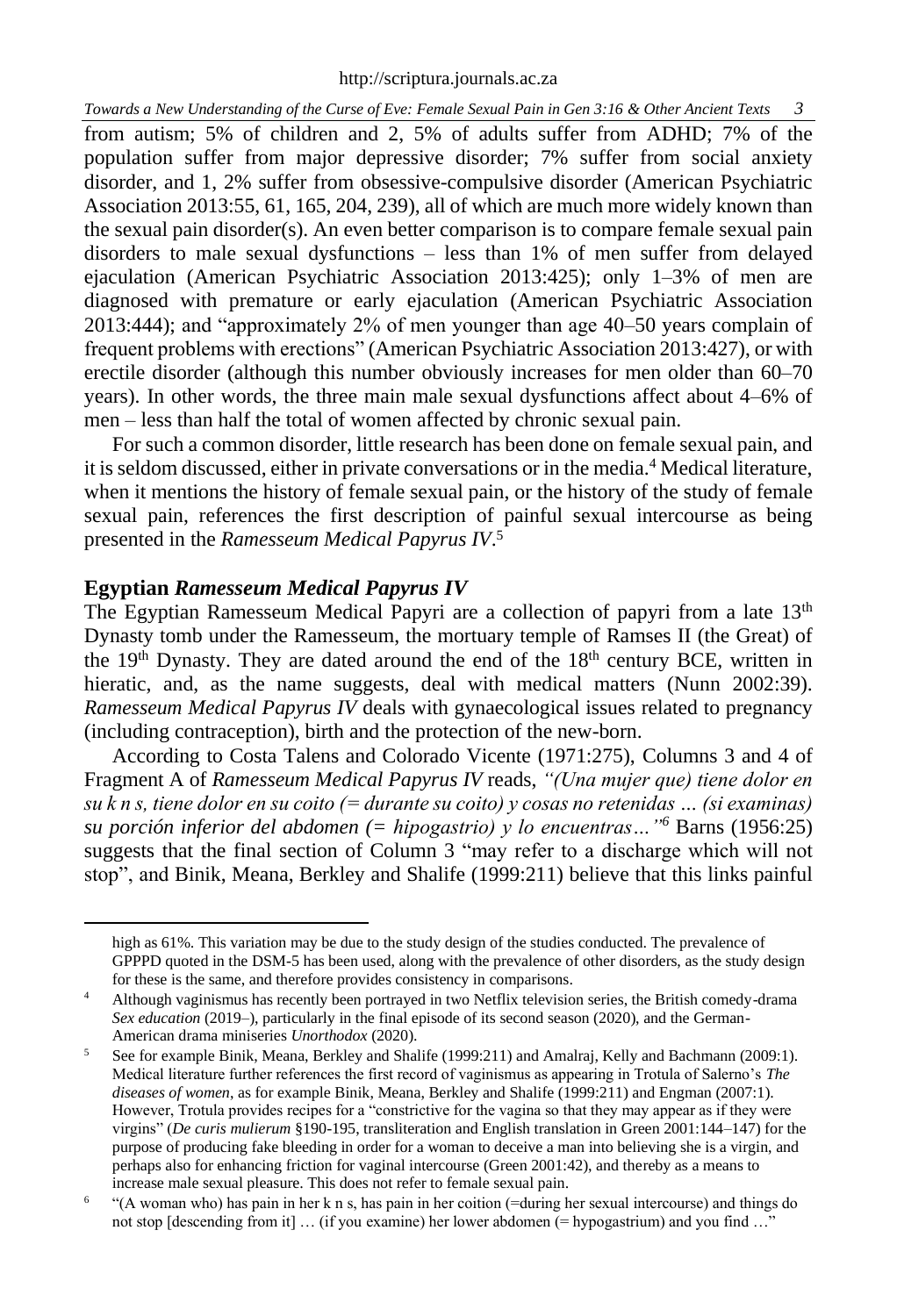sexual intercourse with abnormal menstruation. This fits well with what is known medically – there are various gynaecological conditions such as uterine fibroids and endometriosis which can cause abnormal periods and can also cause pain during sex.<sup>7</sup>

The meaning of "k n s" is uncertain, but it almost certainly refers to the vulva or vagina (Costa Talens and Colorado Vicente 1971), <sup>8</sup> and the text therefore describes a woman who experiences pain in her reproductive organs. Whatever the translation of "k n s", the text also refers to a woman who "has pain in her coition (=during her sexual intercourse)", and therefore clearly describes female sexual pain.<sup>9</sup>

Being a medical text, *Ramesseum Medical Papyrus IV* describes the conditions experienced by a woman, and presumably the missing piece of Fragment A of *Ramesseum Medical Papyrus IV* would have suggested some sort of treatment. The text is clean and concise, almost "sterile", and offers no insight into either the lived experience of women suffering in this manner, or how such a condition may have been viewed. This is not the case with our other ancient texts.

#### *Enki and Ninh̬ursaĝa*

The second text to be examined which mentions female sexual pain is *Enki and Ninhursaga*.<sup>10</sup> This is a Sumerian mythical narrative which survives from the Old Babylonian Period (ca. 1830–1531 BCE). To summarise the points which are important to this discussion, the narrative recounts how Enki marries Ninhursaga, and then has a series of incestuous relations with his succeeding daughters, Ninnisig, Ninkura and Uttu. When Uttu reaches maturity, Ninhursaga advises her not to sleep with Enki, and the two (Enki and Uttu) marry. The sexual encounter between Uttu and Enki after they are married, is narrated in lines 178–187,

**<sup>d</sup>uttu munus NI-buluĝ<sup>3</sup> gabu<sup>3</sup> mu-na-ab-sig10-ge šu mu-na-sag3-ge <sup>d</sup>en-ki-ke<sup>4</sup> <sup>d</sup>uttu-ra ul im-ma-ni-in-ti gaba šu im-mi-in-dab ur2-ra-na-nu2-a haš mu-untag-tag-ge šu mu-un-tag-tag-ge gaba? šu im-mi-in-dab<sup>5</sup> ? ur2-ra-na nu2-a lu2-tur ĝiš<sup>3</sup> im-in-du<sup>3</sup> ne im-ma-ni-in-su-ub <sup>d</sup>en-ki-ke<sup>4</sup> <sup>d</sup>uttu a šag<sup>4</sup> mu-ni-in-ri a šag4-ga šu ba-ši-in-ti a <sup>d</sup>en-ki-ka3-kam**

<sup>&</sup>lt;sup>7</sup> For more on uterine fibroids and female sexual pain, see Zolnoun and Shaw (2009), and for more on endometriosis and female sexual pain, see Droz and Howard (2009).

<sup>8</sup> For example, Gardiner (2001:597) translates k n s as "pubic region", while Faulkner (1991:286) translates it tentatively as "pubic region (?)". Erman and Grapow (1982:134) translate it rather broadly "*als Körperteil des Menschen zwischen After und Geschlechtsteilen*" (as human body part between anus and genitals).

<sup>9</sup> The *Kahun Medical Papyrus* also discusses vaginal/vulvar pain twice, once in paragraph 3, which prescribes the consumption of oil or fat as treatment for a woman with pain in her lower body (including k n s), and in paragraph 9, which prescribes the drinking of a potion for a woman with pain in her k n s and other parts of her body (Westendorf 1999:9). In neither of these cases is the pain explicitly associated with sexual intercourse, and for this reason they are not discussed in this article.

<sup>10</sup> For a complete treatment of this text in French, see Attinger (1984), and for a German treatment see Römer (1993:363–386). For an English translation, see Jacobsen (1987:181–204). See also ETCSL (Electronic Text Corpus of Sumerian Literature) 1.1.1., with ETCSL c.1.1.1 at http://etcsl.orinst.ox.ac.uk/cgibin/etcsl.cgi?text=c.1.1.1# for a transliteration and ETCSL t.1.1.1 at http://etcsl.orinst.ox.ac.uk/cgibin/etcsl.cgi?text=t.1.1.1j# for an English translation.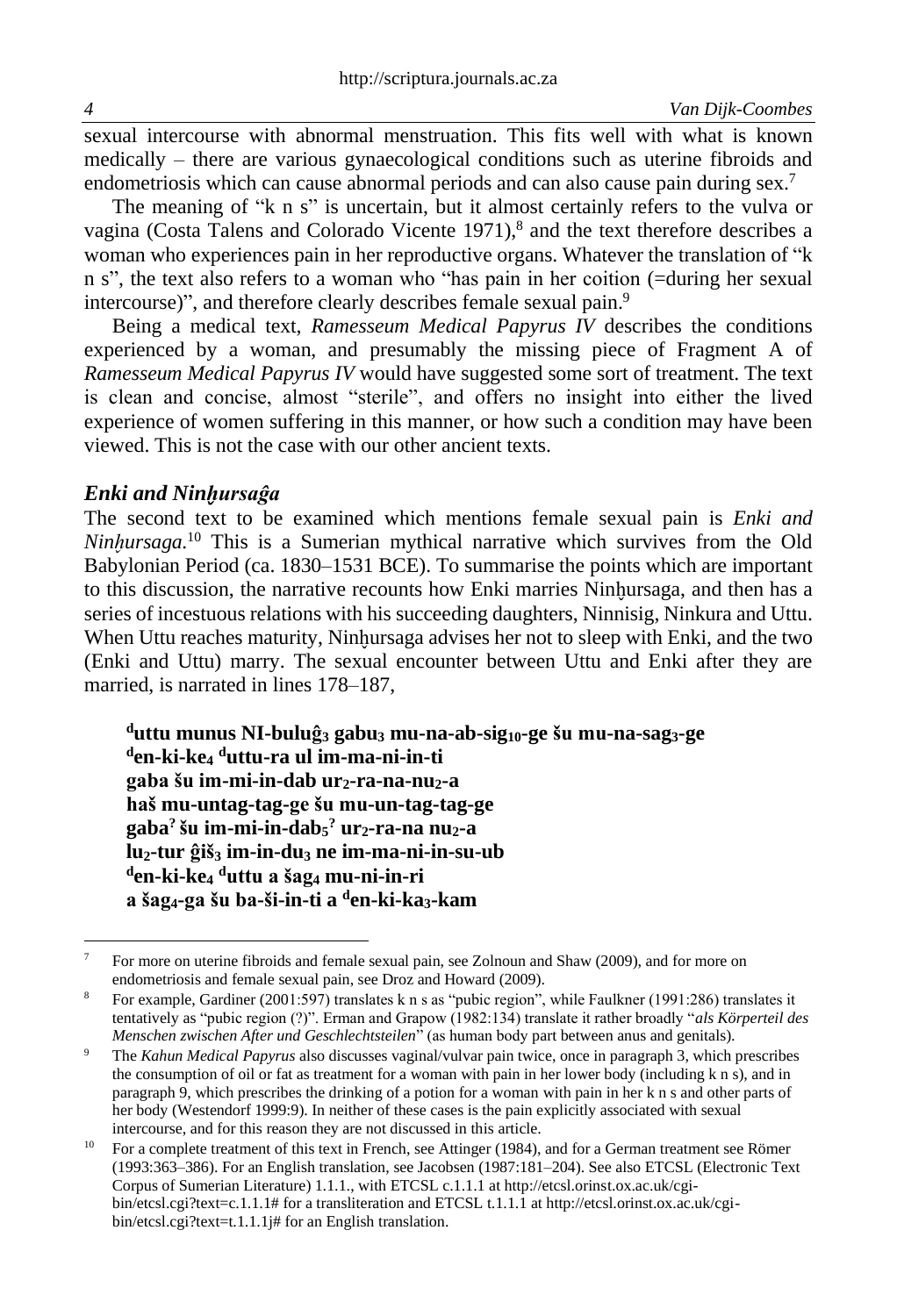$^{\rm d}$ uttu munus šag $_{\rm 9}$ -ga a $_{\rm 2}$ ? haš $_{\rm 2}$ -ĝu $_{\rm 10}$  im-me a $_{\rm 2}$ ? bar-ĝu $_{\rm 10}$  a $_{\rm 2}$ ? ša $_{\rm 3}$ ?-ba-ĝu $_{\rm 10}$  im-[me] **<sup>d</sup>nin-hur-saĝ-ĝa<sup>2</sup> a haš2-ta ba-an-tag-tag**

Uttu, the exalted (?) woman, … to the left for him, waved the hands for him. Enki aroused Uttu. He clasped her to the bosom, lying in her crotch, fondled her thighs, fondled her with the hand. He clasped her to the bosom, lying in her crotch, made love to the youngster and kissed her. Enki poured semen into Uttu's womb and she conceived the semen in the womb, the semen of Enki.

Uttu, the beautiful woman, cried out: "Woe, my thighs." She cried out: "Woe, my body. Woe, my heart." Ninhursaĝa removed the semen from the thighs. (ETCSL 1.1.1 lines 178–187)

Line 186, which is the important line in terms of female sexual pain, has been translated in various ways. For example, Kramer and Maier, in their book *Myths of Enki, the Crafty God* translate it as follows (1989:28):

Uttu the seductive women says: "Oh, the power [in my] body!" says: "Oh, the power inside! Oh, my power on the outside!"

This translation has several problems, including **a<sup>2</sup>** being translated twice, as both "oh" and "power". <sup>11</sup> In this context, **a<sup>2</sup>** may better be translated as a soothing expression or interjection of pain, <sup>12</sup> and Dicksen (2007:18) translates line 186 as

"Ah! my thighs! Ah! my body! Ah! my belly/womb!"

Dicksen's translation, as well as that in the ETCSL, render **a<sup>2</sup>** as a soothing expression or expression of pain, "ah!" or "woe" more accurately. <sup>13</sup> Indeed, Edzard (2003:167) translates it as "woe" or "ouch". <sup>14</sup> This expression indicates that Uttu is in pain, and she calls out the areas which are in pain – her thighs, her body and her womb. Uttu's reaction to her sexual encounter is vastly different to those of Enki's previous sexual partners. As Frymer-Kensky (1992:22) states, they "had all been instantly responsive to Enki's sexual overtures. They had sex readily, conceived easily, underwent pregnancies which lasted nine days rather then (*sic*) nine months, and then gave birth effortlessly … By contrast, Uttu, who was not instantly available, has difficulty in pregnancy." It may be, however, that the pain is not a consequence of pregnancy or childbirth, but of sexual intercourse

<sup>11</sup> ePSD (Electronic Pennsylvania Sumerian Dictionary): **a2**: 8. power. Akkadian: *ahu; idu*.

<sup>12</sup> The phonogram **a** may also be translated as "semen" (ePSD: **a**: "water; semen; progeny"), but in *Enki and Ninhursaga* is differentiated from the interjection or exclamation by the use of different cuneiform signs, **a** for semen, and **a<sup>2</sup>** for the soothing expression. See also Rodin (2014:152) for more on **a<sup>2</sup>** as a phonetic variant of **a**, and as marking pain or discomfort.

<sup>13</sup> See also Attinger's (1984:23) translation, "*Hélas, mes cuisses, hélas, mon corps, hélas, mon ventre!"* (Alas, my thighs, alas, my body, alas my belly!).

<sup>14</sup> See also Krecher (1966:149) who translates **u8-a a-a** as "*in Weh und Ach*" (in woe and oh).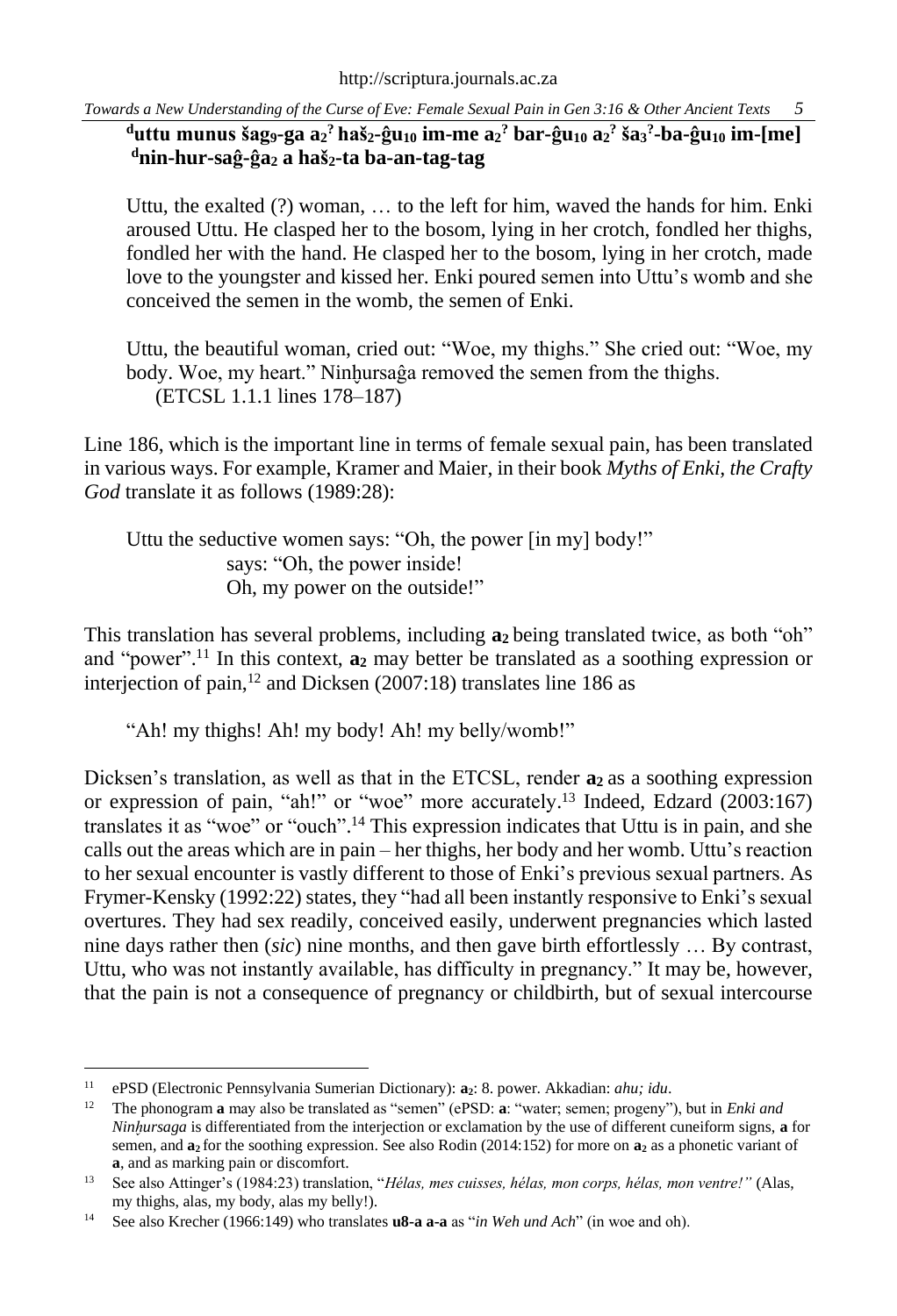itself. <sup>15</sup> Dickson (2007:3) suggests this when he states, "Uttu experiences pain, presumably during intercourse itself or else, possibly, in the act of childbirth", although this is not explored further.

It is of course possible that Uttu is in pain because she is pregnant. That women in Mesopotamia experienced painful pregnancies is expressed in Sumerian Proverbs, for example UET 6/2, 303 from Ur, "Illness is 'good' (i.e. better) / Pregnancy is painful / Pregnancy and sickness (i.e. morning sickness) … is much (worse)" (Peterson 2019:588).<sup>16</sup> Ninhursaga removing Enki's semen from Uttu's womb may also support the understanding that Uttu is experiencing a painful pregnancy. However, Uttu experiences pain straight away, and this is far too early in pregnancy, if there is any pregnancy, for Uttu to be experiencing a painful pregnancy. Moreover, Enki's semen is removed – only his semen, not a foetus or a baby – suggesting that fertilisation, or conception, has not taken place. Indeed, Leick (1994:50) states that it is an exception that conception has not taken place with Uttu. This all suggests that it is not pregnancy, but the act of sexual intercourse itself which causes Uttu's pain.

Dicksen's (2007:18) translation of **šag/šag<sup>4</sup>** as "belly/womb" instead of "heart", which is the more traditional meaning and translation of the word, $17$  makes sense considering that this is the location in Uttu's body into which Enki "pours his semen". However, the progression of Uttu's experienced pain through her thighs, her body and her heart expresses well the varieties of pain experienced by women suffering from sexual pain disorders as being both physical and mental. In fact, many women struggle more with the mental anguish associated with painful sex than with the actual physical pain. 18

Uttu's sexual pain is in sharp contrast to the ease of sexual intimacy, pregnancy and childbirth experienced by Enki's previous sexual partners. However, as Frymer-Kensky (1992:23) states, this may "represent a belief, found also in the Bible and some of our own folk beliefs, that cultured, civilized women do not give birth with the same ease as 'natural' women. The domestication of women makes them more 'civilized,' farther removed from animals and nature, and as a result they no longer are able to perform the 'natural' function of childbirth with ease." From what is preserved of the text there does not seem to be any judgement on this: Uttu experiences sexual pain, but this is because she is a "proper" lady, and the courtship likewise has been "proper". This gives the impression that it is "good girls" who experience sexual pain, something which may be borne out by modern studies.<sup>19</sup>

<sup>15</sup> Attinger (1984:43) suggests that "*Enki a certainement abuse d'Uttu*" (Enki certainly abused Uttu). Jacobsen (1987:184) similarly states that Enki takes Uttu "by force". Considering the rest of the sexual encounter, particularly lines 178–179 in which Uttu entices Enki to join her and is aroused by him, this seems unlikely.

<sup>&</sup>lt;sup>16</sup> Translated in the ETCSL 6.2.3 as "To be sick is alright, to be pregnant is painful; to be pregnant and sick is just too much" and translated by Alster (1997:39) as "To be sick is (relatively) 'good,' to be pregnant is bad, to be pregnant and sick is too much." See also Attinger (2019:162) for more on various translations of this proverb. For the English translation see ETCSL t.6.2.3 at http://etcsl.orinst.ox.ac.uk/cgibin/etcsl.cgi?text=t.6.2.3#, and for a transliteration see ETCSL c.6.2.3 at http://etcsl.orinst.ox.ac.uk/cgibin/etcsl.cgi?text=c.6.2.3#.

<sup>17</sup> ePSD (Electronic Pennsylvania Sumerian Dictionary): **šag**: 1. "inner body, 2. heart, 3. in, inside". Akkadian: *libbu*. The Sumerian for "womb" is **šagtur**, ePSD: šagtur: 1. "womb". Akkadian: *šašūru*.

<sup>&</sup>lt;sup>18</sup> See for example Shallcross, Dickson, Nunns, Mackenzie and Kiemle (2018) for the psychological effects of vulvodynia on women, and Ward and Ogden (1994) for the psychological effects of vaginismus.

<sup>&</sup>lt;sup>19</sup> Discussed in greater detail below.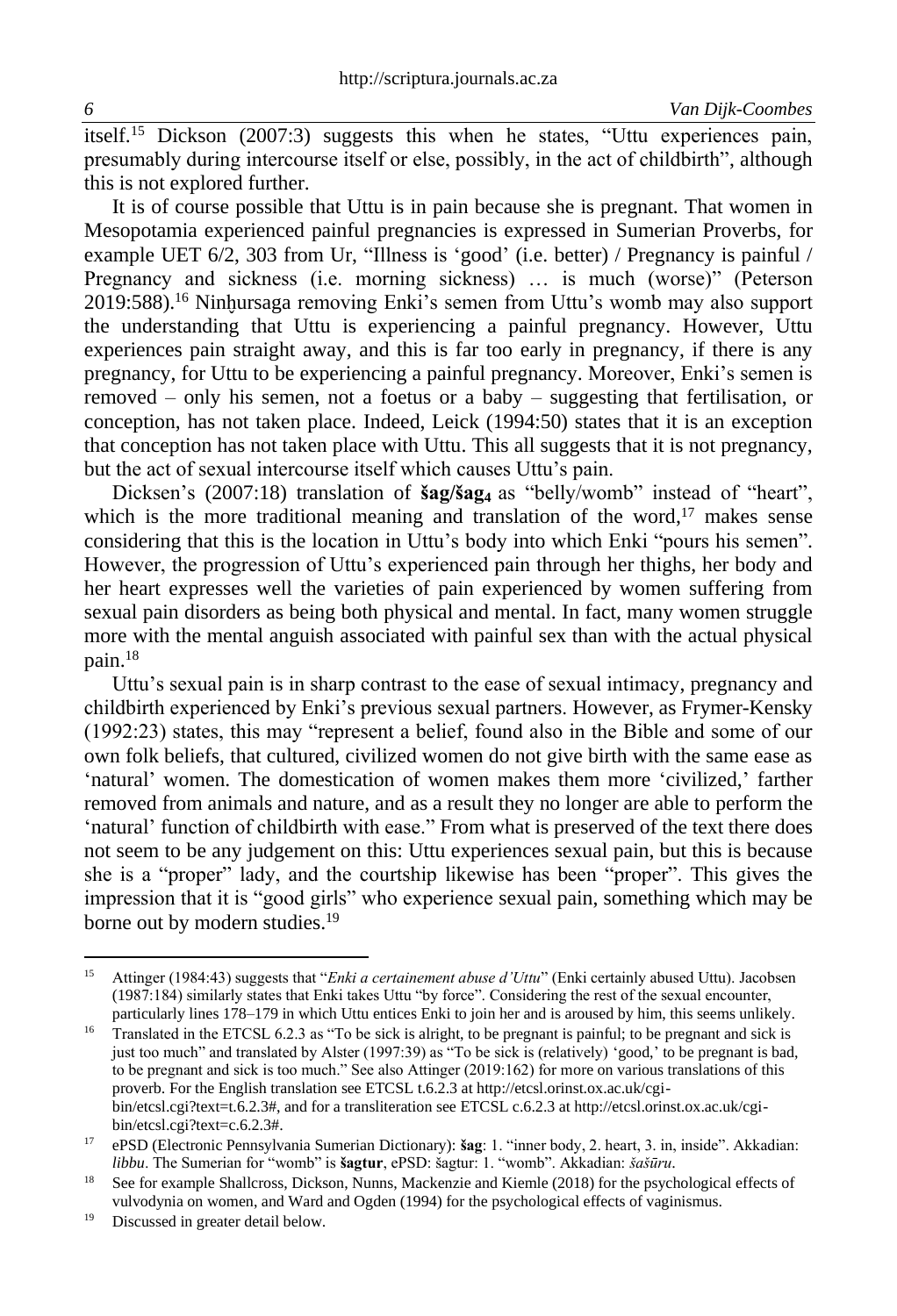### **Genesis 3:16 – The Curse of Eve**

The final ancient text to be discussed is the so-called Curse of Eve in Gen 3:16.<sup>20</sup> This is part of the punishments meted out by God to the serpent, Eve and Adam after Adam and Eve ate from the Tree of Knowledge. God curses Eve as follows,

> אַל־הָאָשֶׁה אָמַ֫ר ה<br>הַרְבָּה אַרְבֵּה עִצְבֹונֵךְ וְהֶרֹנֵךְ בְעֶצֶב תֵּלְדָי בָנִים וְאֶל־אִישֵׁךְ תְּשָׁוּקָתֶךָ וְהוֹא יִמ<sup>ְ</sup>שַל־בֵּךְ: ס

To the woman he (God) said, "I will greatly increase your pain in/and your pregnancy/conception. In pain you will bear children. And your desire will be for your husband, and he will rule over you."

This has been translated in various ways. For example, the ESV translates this verse as,

To the woman he [ie God] said, "I will surely multiply your pain in childbearing; in pain you shall bring forth children. Your desire shall be contrary to your husband, but he shall rule over you.

While the NRSV translates it as follows,

To the woman he said, "I will greatly increase your pangs in childbearing; in pain you shall bring forth children, yet your desire shall be for your husband, and he shall rule over you."

With regard to female sexual pain, $2<sup>1</sup>$  the first part of the curse needs to be examined and considered. In the above examples, the ESV translates ארבה הרבה as "I will surely multiply", while the NRSV translates it as "I will greatly increase". Both can be accurate renderings of the infinite absolute, but the NRSV translation, "I will greatly increase" may make more sense when the rest of the utterance is taken into consideration. In this regard, both the ESV and the NRSV translate חרון as "childbearing", but this is not the only way the word can be translated. It may also be translated as "pregnancy", as in the Good News Translation, "I will increase your trouble in pregnancy", and as

<sup>&</sup>lt;sup>20</sup> Neither Adam nor Eve are explicitly cursed as the serpent is in Gen 3:14 or the ground is (because of Adam) in Gen 3:17. However, for this paper, the common notion that Eve was cursed is more important than whether or not God's address to her was an actual curse or not. For this reason, as well as for convenience, the term Curse of Eve is used throughout.

<sup>&</sup>lt;sup>21</sup> There are of course other interpretations of this verse. For example, Meyers (1988:105) translates it as "I will greatly increase your toil and pregnancies", while Moss and Baden (2015:87) build on Meyers' interpretation, and argue that "Eve's curse is not that she will experience pain in childbirth. It is that she will be pregnant in the first place".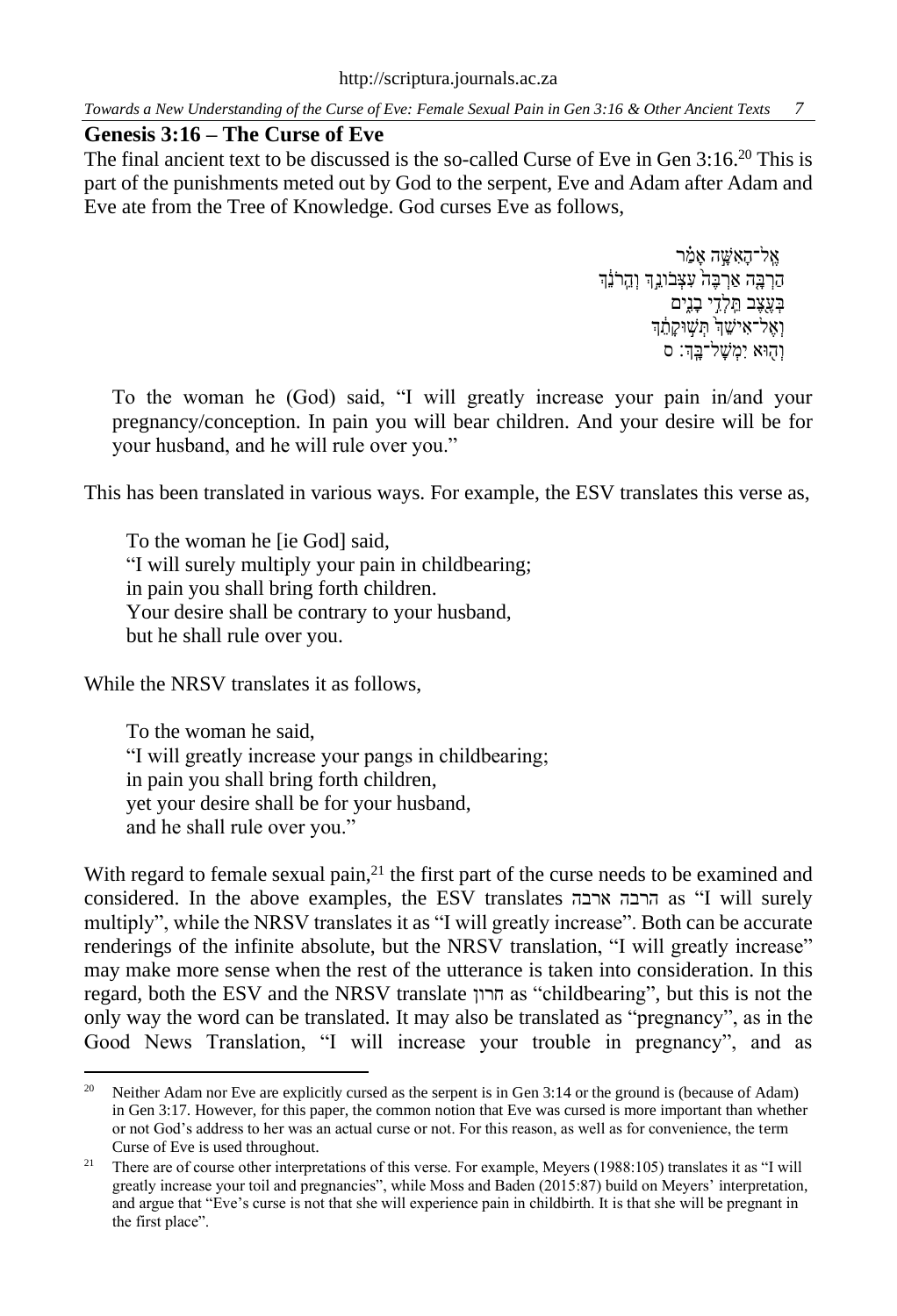"conception".<sup>22</sup> This last translation, "conception", is favoured in the King James Bible, "I will greatly multiply thy sorrow and thy conception", as well as most of the revisions of the King James Bible, the American Standard Version, and English Revised Version, amongst others. According to Smith (2018:106), the translation is literally "your painful labor and your conception", and that "[t]he language is broad enough to include the suffering of pregnancy, childbirth and the whole reproductive process". In this regard, Halladay (1988:84) also offers "sensory pleasure" as a translation of חרון, and Swanson (1997) expands this to, "sensory pleasure, i.e., the pleasures of the sexual act just prior to the pregnancy and gestation and birth". Indeed, as Van Ruiten (2003:4) states, " חרון in Gen 3:16a seems to concern more the *beginning* of pregnancy than its end", and according to Meyers (1988:102), "the word shows a tendency to be more associated with the initiation of pregnancy rather than with its duration or conclusion". In other words, "conception" here can mean the act of sexual intercourse itself.

There is also disagreement over the translation of עצבון as it can be translated as "toil", "pain/distress", or "sorrow". <sup>23</sup> But when combined with the understanding of חרון as conception/sexual intercourse, it becomes clear that the "pain" or "sorrow" (and here "pain" is a better fit) is associated with the sexual act. Westermann (1974:356) suggests that חרון and עצבון are a hendiadys, an interpretation which is suggested in the NRSV translation, "I will greatly increase your pangs in childbearing". <sup>24</sup> Taking חרון instead as "conception" or "sexual intercourse", the clause in this way could then read, "I will greatly increase your painful conception (i.e. your painful sexual intercourse)". The Curse of Eve by God may therefore be that sexual intercourse is, or at least can be, painful for women.

#### **Religion and female sexual pain**

This curse was given as punishment to Eve – and by extension to women – and the message is highly problematic. As Gellman (2006:320) states, "The story of Adam and Eve in Genesis, chs. 2–3, has historically been taken to endorse male normativity, especially in sexuality." The Adam and Eve story has been used for millennia to justify and enforce the unequal treatment of women by men – women are inferior to men

<sup>22</sup> חרון is a *hapax legomenon*, a noun recorded only in Gen 3:16 (Fischer 2018:252), and Gertz (2018:142) notes that there were already difficulties in translating it in the LXX, where חרון as *Schwangerschaft* was translated as στεναγμος *Seufzen*. It is translated as *Schwangerschaft* by Gesenius (2013:286), Fischer (2018:252) and Westermann (1974:356). Brown, Driver and Briggs (2001:248) translate it more broadly as "conception, pregnancy". Koehler and Baumgartner (2001:256) translate it as "pregnancy", but also note that it is related to the Biblical Aramaic word for lust. For Halladay's (1988:84) translation of "sensory pleasure", see below.

<sup>23</sup> For example, Halladay (1988:280) translates עצבון as "hardship, pain, distress", Koehler and Baugartner (2001:865) as "anxious toil, hardship", and Brown, Driver and Briggs (2001:781) as "pain, toil" and in Gen 3:16 as "of travail". Gesenius (2013:999) translates it as *Mühsal, Beschwernis*. While Gertz (2018:142) and Fischer (2018:251) both follow the translation of *Mühsal*, Westermann (1974:356) translates עצבון as *Schmerzenzustand* or *Schmerzen*. There are only three instances of עצבון in the Bible, in Gen 3:16, Gen 3:17 and Gen 5:29, which also leaves the translation of this word open to debate.

<sup>&</sup>lt;sup>24</sup> Bandstra (2008:205) disagrees with this interpretation, stating that חרון and עצבון are "two coordinated but separate nouns". This, however, is by no means certain, see for example Tsumura (1994:400), "the expression חרון נִצְּבֹּוֹנְךְ וְהֲרֹבֶּךְ וְהַרֹּבֶּךְ הַחֹוּנֹדִ Tsumura also argues that חרון means חרון means חרון me "trembling" and that together the two words mean "trembling pain". Tsumura believes that this is "related to her unique role in childbirth" (Tsumura 1994:400), but there is no reason to discount the "trembling pain" referring to painful sexual intercourse instead of childbirth.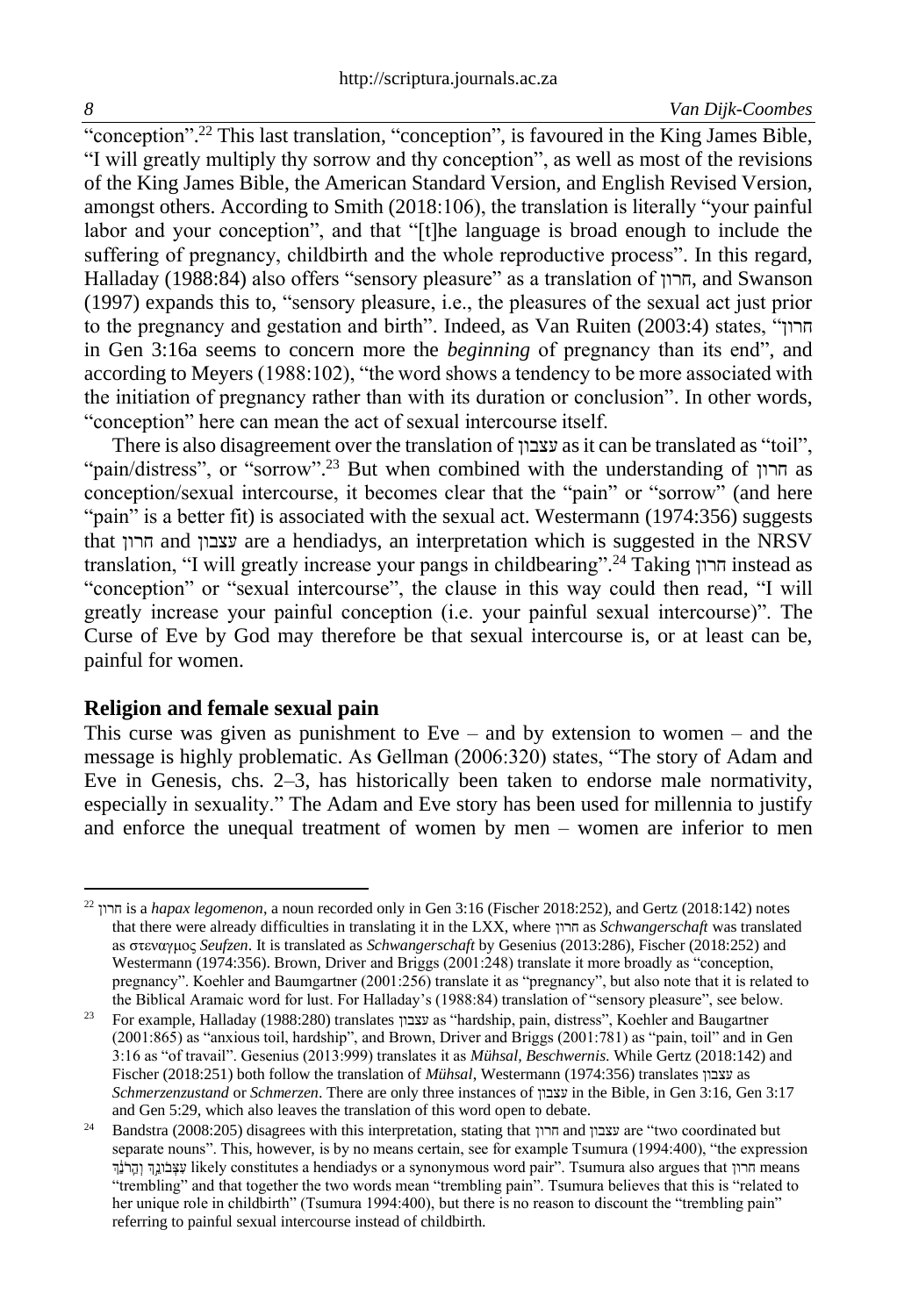because God has decreed it as such, and it is woman's fault. <sup>25</sup> By extension, if Eve's Curse is sexual pain, it is by the will of God, and it is woman's fault. The curse becomes even worse when the second part is taken into consideration – "yet your desire shall be for your husband, and he shall rule over you". In other words, a woman may experience sexual pain, and she will still want to have sexual intercourse with her husband, the very act which causes her pain, both mental and physical. This will in turn increase her mental turmoil and pain.

Female sexual pain, and the psychological anguish associated with it, as a curse from God, is incredibly problematic, and may actually, ironically, be self-fulfilling. Religious orthodoxy, or religious conservatism, and inadequate sexual education – the two often go hand-in-hand – are often considered to be culturally related predisposing factors to female sexual pain, particularly vaginismus (American Psychiatric Association 2013:439). Strict religious upbringing often exhibits negative attitudes towards sex, as well as stigmas about sex between people who are not married, and these are supported (in religious orthodoxy) by religious texts (Mizrahi 2018:46). In this regard, Bullough (1992:3) even describes traditional Western Christianity as "a sex negative religion, regarding sex as necessary for procreation, but emphasizing celibacy as the ideal". <sup>26</sup> As stated above, according to the DSM-V, 15% of women in the USA suffer from a sexual pain disorder (American Psychiatric Association 2013:438). This aligns with a 2018 study by Mizrahi, where she references studies which cited the number of women in Western societies such as England and the USA who seek sex therapy due to some form of vaginismus as between 12% and 17% (Mizrahi 2018:1). This number is much higher in more religiously strict cultures. For example, Tuğrul and Kabakçi (1997:23) found that in Turkey, a conservative Islamic country, 73% of women who presented at two university clinics and a state hospital were suffering from vaginismus. Muslim, Hindu and Jewish women also appear more likely to suffer from the condition (Nasserzadeh 2015:102). The problem therefore is not with Christianity, but with religion, and specifically with what religion teaches women about sex and their (female) sexuality. It must be noted though, as Simpson and Ramberg (1992:156) observe, that the fault lies in the "severely antisexual attitude forced on the child rather than with the religious beliefs per se".

Religious orthodoxy or a strict religious upbringing is not only a cause of female sexual pain, but also a reason why it can be difficult to treat. Firstly, as noted by Simpson and Ramberg (1992:155), there is a "striking link between a highly religious upbringing and sexual dysfunctioning" which results in resistance to sex therapy, with sex therapy, or at least sex-positive therapy, being the major treatment for female sexual pain and its related psychological trauma.<sup>27</sup> Secondly, when virginity is held as near-sacred, and sex between people who aren't married is considered sinful, then when a woman is married, she may still carry these beliefs internally, and, as Cotter (2015) states, for these women

<sup>&</sup>lt;sup>25</sup> See already in 1 Tim 2:11–14, "Let a woman learn in silence with full submission... For Adam was formed first, then Eve; and Adam was not deceived, but the woman was deceived and became a transgressor." For more on how the Adam and Eve story has shaped gender attitudes in Western tradition, see for example Norris (1999) and Phillips (1984).

<sup>&</sup>lt;sup>26</sup> For the Greco-Roman origin and influence on this emphasis on celibacy and on the notion that sex should only occur when procreation is the desired outcome, see for example Smith (1993).

<sup>&</sup>lt;sup>27</sup> Particularly sex therapy which makes use of cognitive-behavioural therapy (CBT). See for example Bergeron, Landry and Leclerc (2009) and Mizrahi (2018:110–111).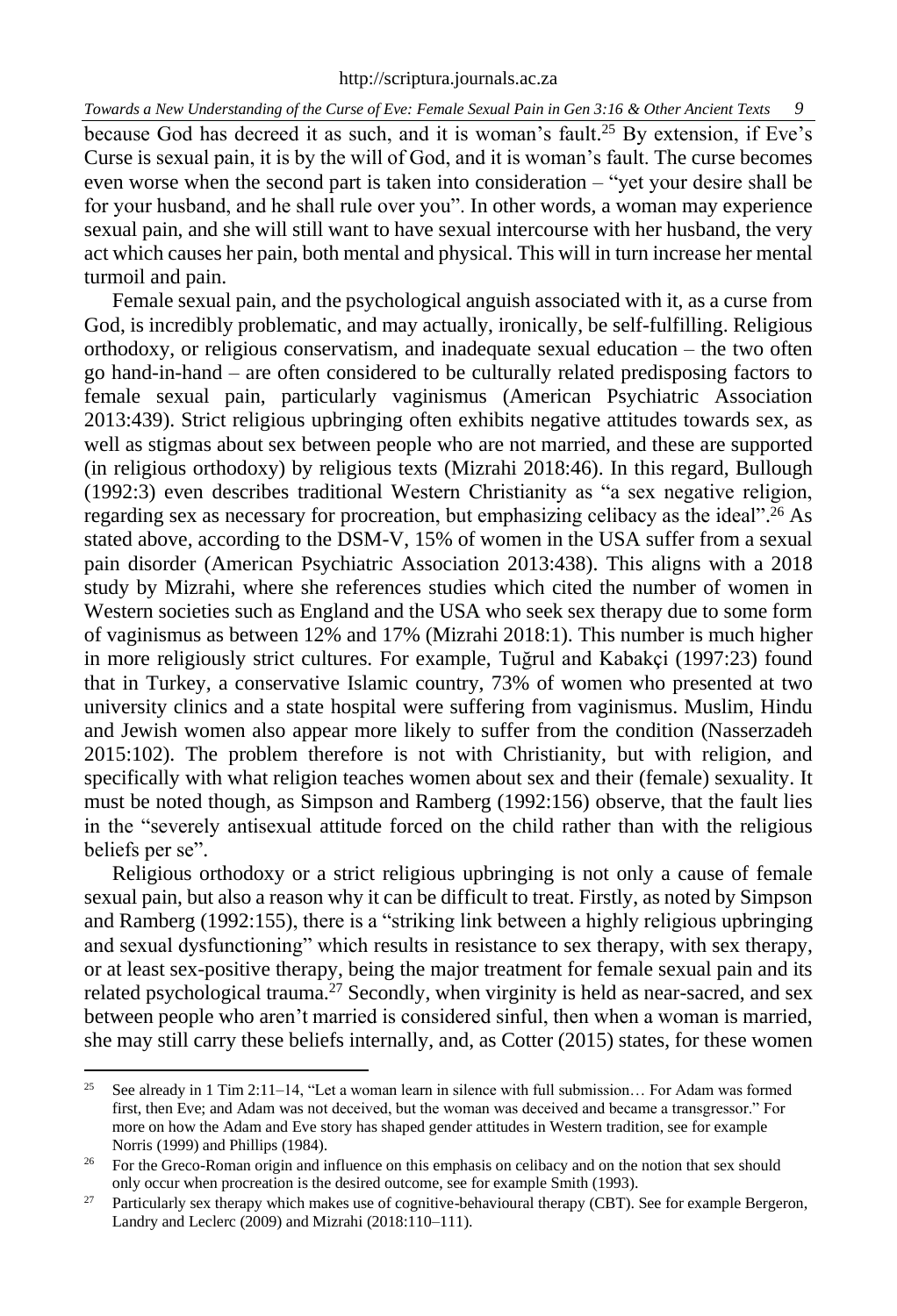it may be "difficult to flip the switch after they marry and let their body open up". Thirdly, many women have been taught by religion that it is sinful to allow any form of penetration. <sup>28</sup> This is problematic for women suffering from vaginismus, because the primary way to deal with the physical aspects of vaginismus is through pelvic floor physical therapy and the use of vaginal dilators of increasing size made of silicone, plastic or glass inserted into the vagina to increase the size of the vaginal opening and to desensitise the area. <sup>29</sup> Pelvic floor physical therapy for vaginismus entails a pelvic floor physical therapist inserting either dilators or their fingers into the vagina for biofeedback and exercises which encourage the strengthening and relaxing of the pelvic floor and vaginal muscles. If a woman will not allow these forms of treatment because of her religious beliefs, her options are incredibly limited, if not non-existent. Other forms of treatment (for all forms of female sexual pain) include the use of cannabidiol (CBD, a compound derived from cannabis), botulinum toxin (botox) injections in the vulva and vagina, or vestibulectomy (the surgical removal of part of the vulva),<sup>30</sup> which seem even less likely to be acceptable options for these women.

### **Conclusion**

Female sexual pain is a prevalent and multi-layered condition which causes physical and psychological pain and distress to those who suffer from it, but it is little known and often little understood. The inclusion of sexual pain in *Ramesseum Medical Papyrus IV* reveals that it was a known gynaecological condition by at least the  $2<sup>nd</sup>$  millennium BCE, and it was dealt with in religious or mythical narratives such as *Enki and Ninhursaga* and the so-called Curse of Eve in Gen 3:16. The way these texts and the religions they represent have dealt with female sexuality and female sexual pain is highly problematic. The Mesopotamian narrative explains female sexual pain as something which happens to "respectable" women, while the Genesis narrative places the cause or fault of female sexual pain squarely on the shoulders of women themselves. Women dealing with genito-pelvic pain/penetration disorder already experience feelings of shame and guilt, and these feelings may be heightened in females with religiously strict upbringings. Religious orthodoxy may both cause female sexual pain, and may stand in the way of effective treatment of women who experience it. This needs to change. The way religions treats female sexuality needs to change.

<sup>&</sup>lt;sup>28</sup> See for example Bullough's  $(1992:3)$  explanation that in Christian theology sexual intercourse "was permissible only if procreation was the intent, the correct orifice and instrument were used (vagina and penis), and intercourse was in the proper position (with the male on top and the female on the bottom)".

<sup>&</sup>lt;sup>29</sup> For more on the use of pelvic floor physical therapy and vaginal dilators in the treatment of female sexual pain, see for example Stein and Hartmann (2009), Bergeron, Landry and Leclerc (2009), Rosenbaum (2007:9) and Mizrahi (2018:110–111).

<sup>&</sup>lt;sup>30</sup> For the use of cannabinoids in the treatment of female sexual pain, see Gordon (2009). For the use of botox in the treatment of female sexual pain, see Pakic (2009) and Kennedy, Leclair and Boardman (2009:159–160). For the surgical treatment of female sexual pain, see Goetsch (2007) and Bornstein and Zarfati (2009). For other forms of treatment, see also Mizrahi (2018:110–111).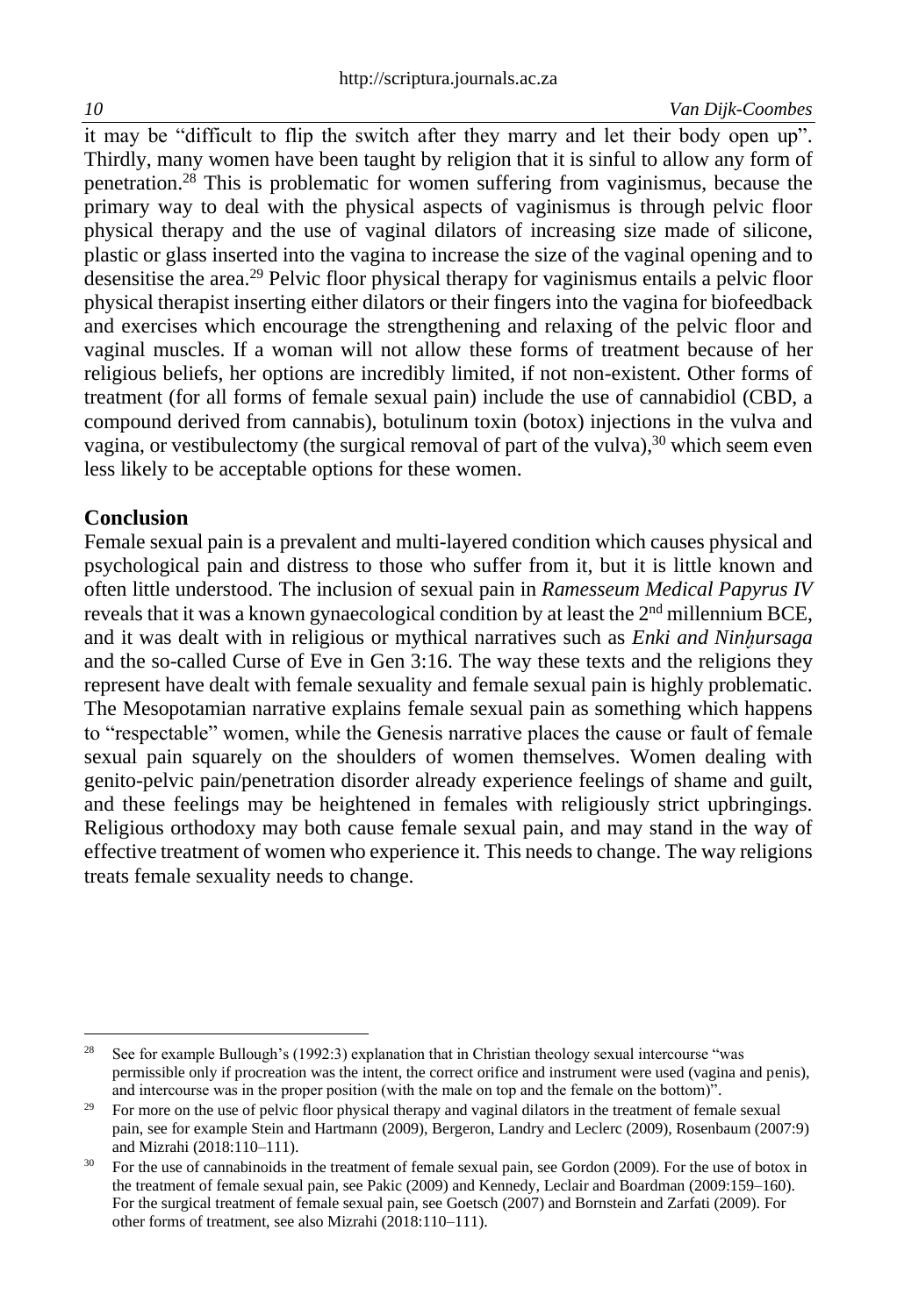## **BIBLIOGRAPHY**

- Alster, B. 1997. *Proverbs of ancient Sumer: The world's earliest proverb collections*. Vol. 1. Bethesda: CDL Press.
- Amalraj, P., Kelly, S. and Bachmann, G.A. 2009. Historical perspective of vulvodynia. In Goldstein, A.T., Pukall, C.F. and Goldstein, I., *Female sexual pain disorders: Evaluation and management.* Hoboken: Wiley-Blackwell, 1–3.
- American Psychiatric Association. 2000. *Diagnostic and statistical manual of mental*  disorders. 4<sup>th</sup> ed., text rev. Washington, DC: American Psychiatric Association.
- American Psychiatric Association. 2013. *Diagnostic and statistical manual of mental*  disorders. 5<sup>th</sup> ed. Washington, DC: American Psychiatric Publishing.
- Attinger, P. 1984. Enki et Ninh̬ursaĝa, *ZA* 74:1–52.
- Attinger, P. 2019. «A toujours fuir, on fuit son avenir» Remarques à propos de quelques proverbs sumériens, *AoF* 46/2:161–173.
- Bandstra, B. 2008. *Genesis 1–11: A handbook on the Hebrew text*. Waco: Baylor University Press.
- Barns, J.W.B. 1956. *Five Ramesseum Papyri*. Oxford: Oxford University Press.
- Bergeron, S., Landry, T. and Leclerc, B. 2009. Cognitive-behavioral, physical therapy and alternative treatments for dyspareunia. In Goldstein, A.T., Pukall, C.F. and Goldstein, I., *Female sexual pain disorders: Evaluation and management.* Hoboken: Wiley-Blackwell, 150–155.
- Bergeron, S., Corsini-Munt, S., Aerts, L., Rancourt, K. and Rosen, N.O. 2015. Female sexual pain disorders: a review of the literature on etiology and treatment, *Current Sexual Health Reports* 7/3:159–169.
- Binik, Y.M., Meana, M., Berkley, K. and Shalife, S. 1999. The sexual pain disorders: Is the pain sexual or is the sex painful?, *Annual Review of Sex Research* 10/1:210– 236.
- Bornstein, J. and Zarfati, D. 2009. Surgical therapy: An effective treatment for dyspareunia caused by vestibulodynia. In Goldstein, A.T., Pukall, C.F. and Goldstein, I., *Female sexual pain disorders: Evaluation and management.* Hoboken: Wiley-Blackwell, 162–168.
- Brown, F., Driver, S. and Briggs, C. 2001. *The Brown-Driver-Briggs Hebrew and English lexicon*. Peabody: Hendrickson Publishers.
- Bullough, V.L. 1992. Christianity and sexuality. In Green, R.M. (ed.), *Religion and sexual health: Ethical, theological, and clinical perspectives.* Theology and medicine 1. Dordrecht: Springer Science+Business Media, 3–16.
- Costa Talens, P. and Colorado Vicente, M.J. 1971. Un problema ginecologico en el Papiro Ramesseum IV, *Gaceta Médica Española* 66:274–276.
- Cotter, F. 2015. When tight becomes too tight: A helpful primer on vaginismus, *Jezebel*. Online: https://jezebel.com/when-tight-becomes-too-tight-a-helpfulprimer-on-vagin-1679485378 (Accessed: 31 October 2019).
- Dicksen, K. 2007. Enki and Ninhursag: The trickster in Paradise, *JNES* 66/1:1–32.
- Droz, J. and Howard, F.M. 2009. Endometriosis. In Goldstein, A.T., Pukall, C.F. and Goldstein, I., *Female sexual pain disorders: Evaluation and management.* Hoboken: Wiley-Blackwell, 124–130.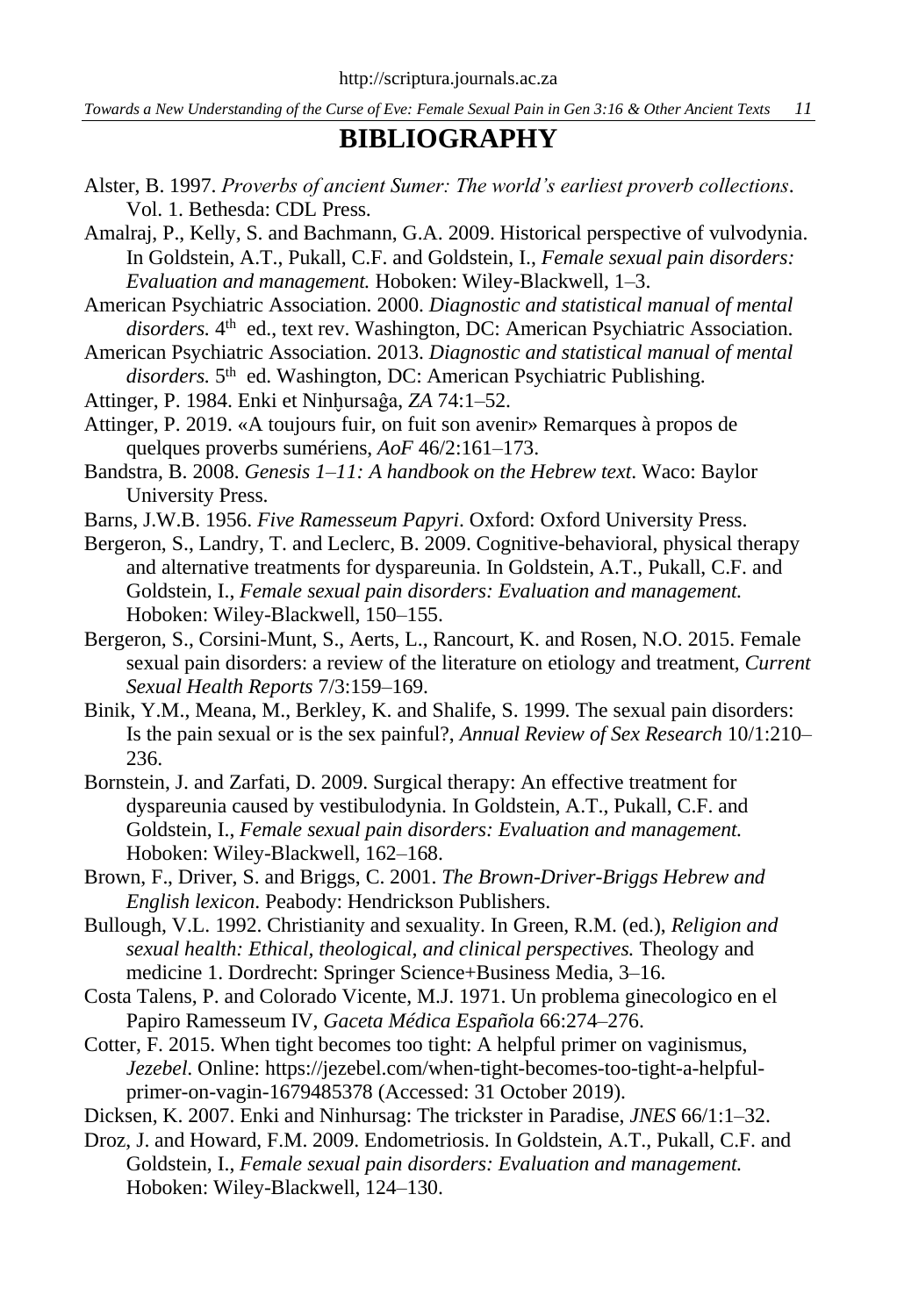- Edzard, D.O. 2003. *Sumerian grammar*. Handbuch der Orientalistik 71. Atlanta: Society of Biblical Literature.
- Engman, M. 2007. *Partial vaginismus – Definition, symptoms and treatment*. Linköping University Medical Dissertation No. 1015. PhD dissertation, Linköping University.
- Erman, A. and Grapow, H. 1982. *Wörterbuch der Aegyptischen sprache*. Fünfter Band. Berlin: Akademie Verlag.
- Faulkner, R.O. 1991. *A concise dictionary of Middle Egyptian*. Oxford: Ashmolean Museum / Griffith Institute.
- Fischer, G. 2018. Genesis 1–11. *Herders Theologischer Kommentar zum Alten Testament*. Freiburg / Basel / Wien: Herder.
- Frymer-Kensky, T. 1992. *In the wake of the goddesses: Women, culture and the Biblical transformation of pagan myth*. New York: The Free Press.
- Gardiner, A. 2001. *Egyptian grammar: Being an introduction to the study of*  hieroglyphs. 3<sup>rd</sup> ed., rev. Oxford: Ashmolean Museum / Griffith Institute.
- Gellman, J. 2006. Gender and sexuality in the Garden of Eden, *Theology & Sexuality* 12/3:319–336.
- Gertz, J.C. 2018. *Das erste Buch Mose (Genesis): Die Urgeschichte Gen 1–11*. Das Alte Testament Deutsch 1. Göttingen: Vandenhoeck & Ruprecht.
- Gesenius, W. 2013. *Hebräisches und Aramäisches Handwörterbuch über das Alte Testament*. 18th ed. Heidelberg: Springer.
- Goetsch, M.F. 2007. Surgery combined with muscle therapy for dyspareunia from vulvar vestibulitis, *The Journal of Reproductive Medicine* 52/7:597–603.
- Gordon, A.S. 2009. Vulvar pain: The neurologist's view. In Goldstein, A.T., Pukall, C.F. and Goldstein, I., *Female sexual pain disorders: Evaluation and management.* Hoboken: Wiley-Blackwell, 169–175.
- Green, M.H. 2001. *The Trotula: A Medieval compendium of women's medicine*. Philadelphia: University of Pennsylvania.
- Halladay, W.L. 1988. *A concise Hebrew and Aramaic lexicon of the Old Testament*. Leiden: Brill.
- Hayes, R.D., Bennett, C.M., Dennerstein, L., Taffe, J.R. and Fairley, C.K. 2008. Are aspects of study design associated with the reported prevalence of female sexual difficulties?, *Fertility and Sterility* 90/3:497–505.

Jacobsen, T. 1987. *The harps that once… Sumerian poetry in translation*. New Haven and London: Yale University Press.

- Kennedy, C.M., Leclair, C.M. and Boardman, L.A. 2009. Topical and injectable therapies for vulvar pain. In Goldstein, A.T., Pukall, C.F. and Goldstein, I., *Female sexual pain disorders: Evaluation and management.* Hoboken: Wiley-Blackwell, 156–161.
- Koehler, L. and Baumgartner, W. 2001. *The Hebrew and Aramaic lexicon of the Old Testament*. Study ed. Vol. 1. Leiden / Boston / Köln: Brill.
- Kramer, S.N. and Maier, J. 1989. *Myths of Enki, the crafty god*. New York, Oxford: Oxford University Press.
- Krecher, J. 1966. *Sumerische Kultlyrik*. Wiesbaden: Otto Harrassowitz.
- Leick, G. 1994. *Sex and eroticism in Mesopotamian literature*. London and New York: Routledge.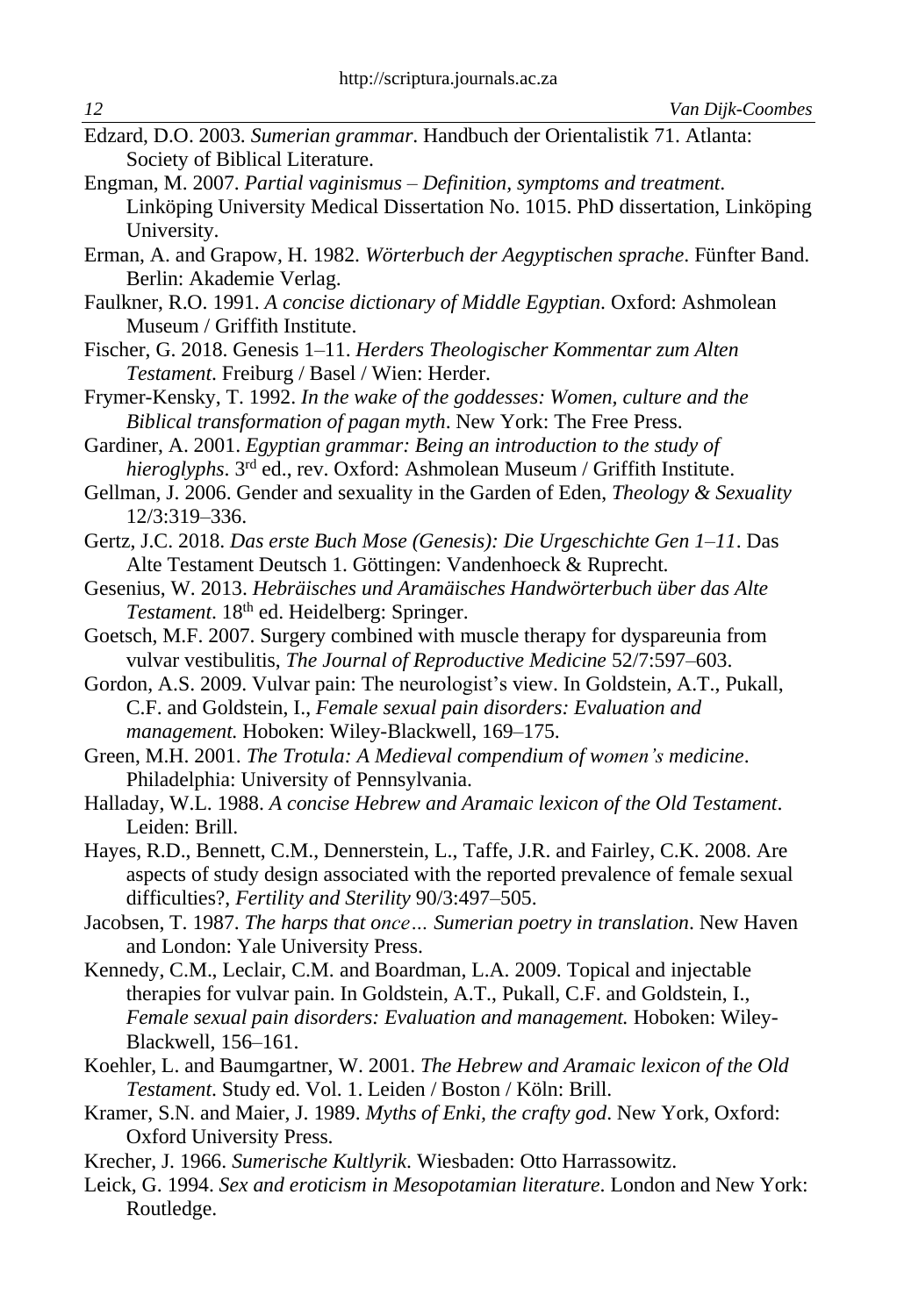- LoFrisco, B.M. 2011. Female sexual pain disorders and cognitive behavioral therapy, *The Journal of Sex Research* 48/6:573–579.
- Meyers, C. 1988. *Discovering Eve: Ancient Israelite women in context*. New York and Oxford: Oxford University Press.
- Mizrahi, M. 2018. *Culture, religion and vaginismus*. PhD dissertation, California School of Professional Psychology, Alliant International University, Los Angeles.
- Moss, C.R. and Baden, J.S. 2015. *Reconceiving infertility: Biblical perspectives on procreation and childlessness*. New Jersey: Princeton University Press.
- Nasserzadeh, S. 2015. Ethnic and cultural aspects of sexuality. In Wiley, K. (ed.), *ABC*  of sexual health. 3<sup>rd</sup> ed. Hoboken: Wiley-Blackwell, 101-103.
- Norris, P. 1999. *Eve: A biography*. New York: New York University Press.
- Nunn, J.F. 2002. *Ancient Egyptian medicine*. Norman: University of Oklahoma Press.
- Pakic, P. 2009. Botox treatment for vaginismus, *Plastic and Reconstructive Surgery* 124/6:455e–456e.
- Peterson, J. 2019. *The literary Sumerian of Old Babylonian Ur: UET 6/1–3* in transliteration and translation with select commentary. Cuneiform Digital Library Preprints, 15–17. Available online at the CDLI.
- Phillips, J.A. 1984. *Eve: The history of an idea*. New York: Harper and Row.
- Rodin, T. 2014. *The world of the Sumerian mother goddess: An interpretation of her myths*. Acta Universitatis Upsaliensis: Historia Religionum 35. Uppsala: Uppsala University Press.
- Römer, W.H.Ph. 1993. Mythen und Epen in sumerischer Sprache. In Janowski, B. and Schwemer, D. (eds.), *Mythen und Epen I. Texte aus der Umwelt des Alten Testaments III.* Gütersloh: Gütersloher Verlagshaus Gerd Mohn.
- Rosenbaum, T.Y. 2007. Pelvic floor involvement in male and female sexual dysfunction and the role of pelvic floor rehabilitation in treatment: A literature review, *The Journal of Sexual Medicine* 4/1:4–13.
- Van Ruiten, J. 2003. Eve's pain in childbearing?: Interpretations of Gen 3:16A in Biblical and early Jewish texts. In Luttikhuizen, G.P. (ed.), *Eve's children: The Biblical stories retold and interpreted in Jewish and Christian traditions*. Leiden and Boston: Brill, 3–26.
- Shallcorss, R., Dickson, J.M., Nunns, D., Mackenzie, C. and Kiemle, G. 2018. Women's subjective experiences of living with vulvodynia: A systematic review and meta-ethnography, *Archives of Sexual Behaviour* 47/3:577–595.
- Simpson, W.S. and Ramberg, J.A. 1992. The influence of religion on sexuality: Implications for sex therapy. In Green, R.M. (ed.), *Religion and sexual health: Ethical, theological, and clinical perspectives.* Theology and Medicine 1. Dordrecht: Springer Science+Business Media, 155–165.
- Smith, J.E. 2018. *Genesis, A commentary*. Lulu.com. (Self-published online)
- Smith, K.A. 1993. Inventing marital chastity: The iconography of Susanna and the elders in early Christian art, *Oxford Art Journal* 16/1:3–24.
- Smith, K.B., Pukall, C.F. and Boyer, P.S. 2009. Psychological and relational aspects of dyspareunia. In Goldstein, A.T., Pukall, C.F. and Goldstein, I., *Female sexual pain disorders: Evaluation and management.* Hoboken: Wiley-Blackwell, 208– 212.